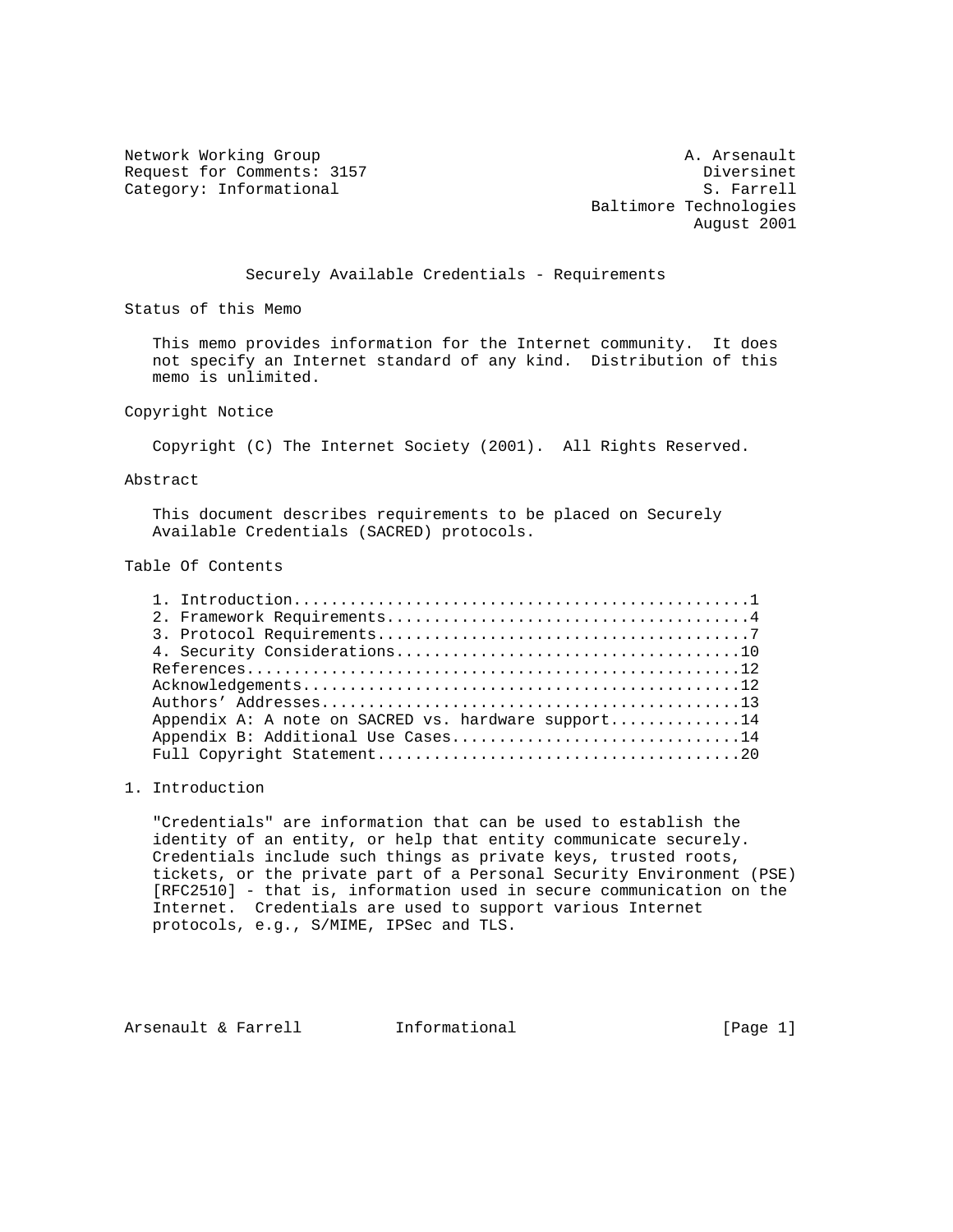In simple models, users and other entities (e.g., computers like routers) are provided with credentials, and these credentials stay in one place. However, the number, and more importantly the number of different types, of devices that can be used to access the Internet is increasing. It is now possible to access Internet services and accounts using desktop computers, laptop computers, wireless phones, pagers, personal digital assistants (PDAs) and other types of devices. Further, many users want to access private information and secure services from a number of different devices, and want access to the same information from any device. Similarly credentials may have to be moved between routers when they are upgraded.

 This document identifies a set of requirements for credential mobility. The Working Group will also produce companion documents, which describe a framework for secure credential mobility, and a set of protocols for accomplishing this goal.

 The key words "MUST", "REQUIRED", "SHOULD", "RECOMMENDED", and "MAY" in this document are to be interpreted as described in [RFC2119].

### 1.1 Background and Motivation

 In simple models of Internet use, users and other entities are provided with credentials, and these credentials stay in one place. For example, Mimi generates a public and private key on her desktop computer, provides the public key to a Certification Authority (CA) to be included in a certificate, and keeps the private key on her computer. It never has to be moved.

 However, Mimi may want to able to send signed e-mail messages from her desktop computer when she is in the office, and from her laptop computer when she is on the road, and she does not want message recipients to know the difference. In order to do this, she must somehow make her private key available on both devices - that is, that credential must be moved.

 Similarly, Will may want to retrieve and read encrypted e-mail from either his wireless phone or from his two-way pager. He wants to use whichever device he has with him at the moment, and does not want to be denied access to his mail or to be unable to decrypt important messages simply because he has the wrong device. Thus, he must be able to have the same private key available on both devices.

 The following scenario relating to routers has also been offered: "Once upon a time, a router generated a keypair. The administrators transferred the public key of that router to a lot of other (peer) routers and used that router to encrypt traffic to the other routers. And this was good for many years. Then one day, the network

Arsenault & Farrell **Informational Informational** [Page 2]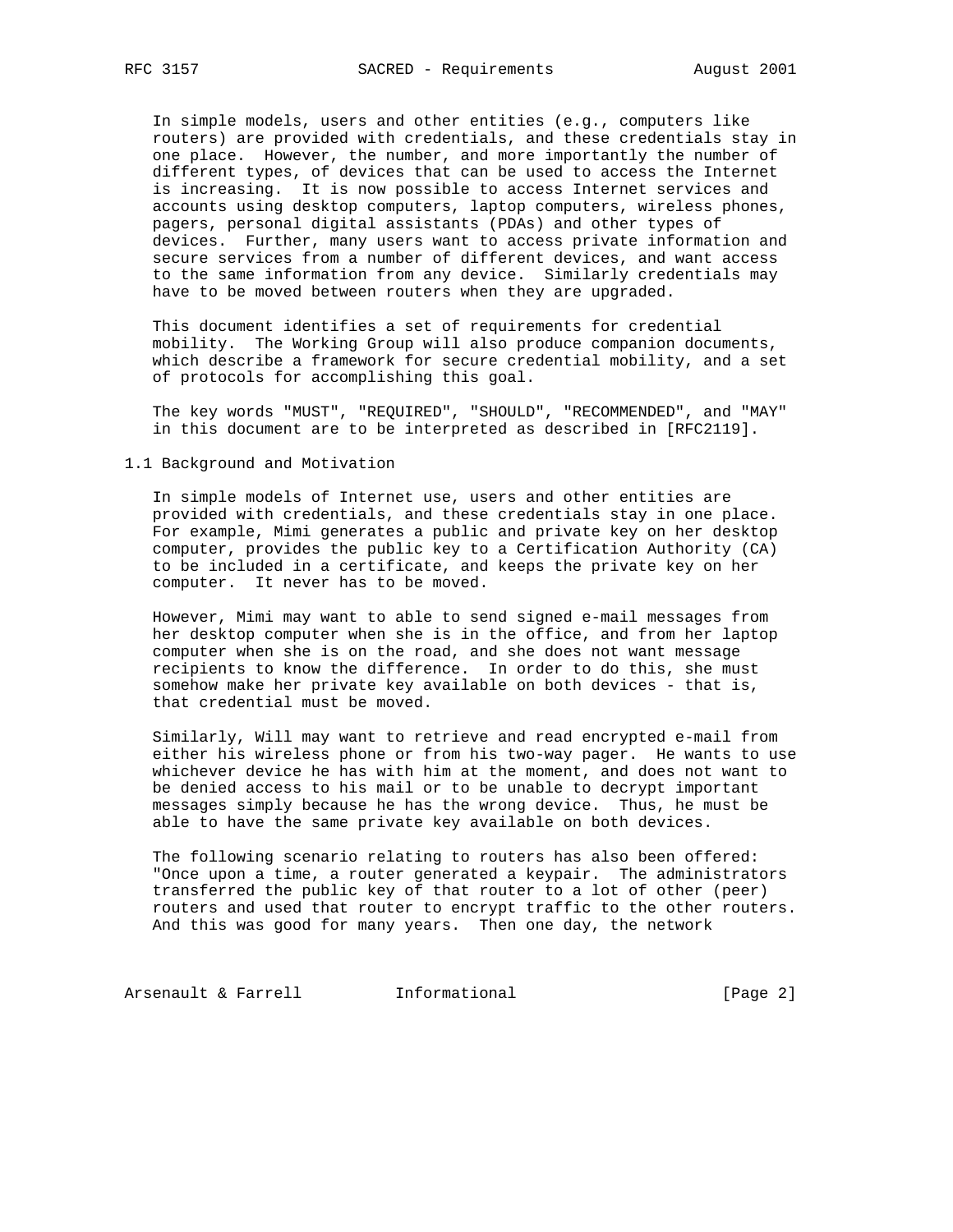administrators found that this particular little router couldn't handle an OC-192. So they trashed it and replaced it with a really big router. While they were there, the craft workers inserted a smart card into the router and logged into the router. They gave the appropriate commands and entered the correct answers and so the credentials (keypair) were transferred to the new, big router. Alternatively, the craft people could have logged into the router, given it a minimal configuration and transferred the credentials from a credential server to the router. They had to perform the correct incantations and authentications for the transfer to be successful. In this way, the identity of the router was moved from an old router to a new one. The administrators were glad that they didn't have to edit the configurations of all of the peer routers as well."

 It is generally accepted that the private key in these examples must be transferred securely. In the first example, the private key should not be exposed to anyone other than Mimi herself (and ideally, it would not be directly exposed to her). Furthermore, it must be transferred correctly. It must be transferred to the proper device, and it must not be corrupted - improperly modified - during transfer.

 Making credentials securely available (in an interoperable fashion) will provide substantial value to network owners, administrators, and end users. The intent is that this value be provided largely independent of the hardware device used to access the secure credential and the type of storage medium to which the secure credential is written. Different credential storage devices, (e.g., desktop or laptop PC computer memory, a 3.5 inch flexible diskette, a hard disk file, a cell phone, a smart card, etc.) will have very different security characteristics and, often very different protocol handling capabilities. Using SACRED protocols, users will be able to securely move their credentials between different locations, different Internet devices, and different storage media as needed.

 In the remainder of this document we present a set of requirements for the secure transfer of software-based credentials.

1.2 Working Group Organization and Documents

 The SACRED Working Group is working on the standardization of a set of protocols for securely transferring credentials among devices. A general framework is being developed that will give an abstract definition of protocols which can meet the credential-transfer requirements. This framework will allow for the development of a set of protocols, which may vary from one another in some respects. Specific protocols that conform to the framework can then be developed.

Arsenault & Farrell **Informational** [Page 3]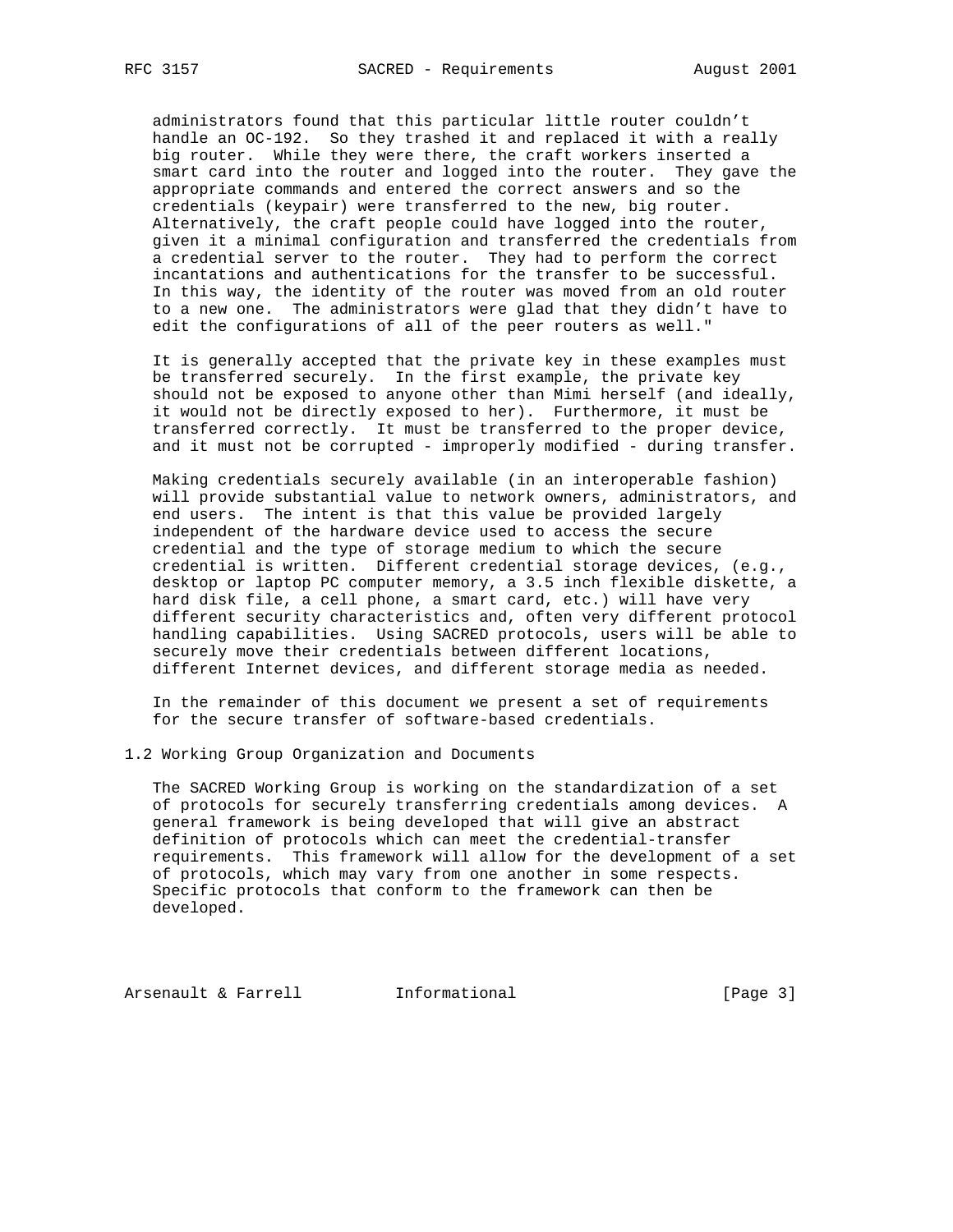Work is being done on a number of documents. This document identifies the requirements for the general framework, as well as the requirements for specific protocols. Another document will describe the protocol framework. Still others will define the protocols themselves.

# 1.3 Structure of This Document

 Section 1 of this document provides an introduction to the problem being solved by this working group. Section 2 describes requirements on the framework. Section 3 identifies the overall requirements for secure credential-transfer protocols, and separate requirements for two different classes of solutions. Section 4 identifies Security Considerations. Appendix A describes the relationship of the SACRED solutions and credential-mobility solutions involving hardware components such as smart cards. Appendix B contains some additional scenarios which were considered when developing the requirements.

2. Framework Requirements

 This section describes requirements that the SACRED framework has to meet, as opposed to requirements that are to be met by a specific protocol that uses the framework.

2.1 Credential Server and Direct solutions

 There are at least two different ways to solve the problem of secure credential transfer between devices. One class of solutions uses a "credential server" as an intermediate node, and the other class provides direct transfer between devices.

 A "credential server" can be likened to a server that sits in front of a repository where credentials can be securely stored for later retrieval. The credential server is active in the protocol, that is, it implements security enforcing functionality.

 To transfer credentials securely from one end device to another is a straightforward two-step process. Users can have their credentials securely "uploaded" from one device, e.g., a wireless phone, to the credential server. They can be stored on the credential server, and "downloaded" when needed using another device; e.g., a two-way pager.

 Some advantages of a credential server approach compared to credential transfer are:

Arsenault & Farrell **Informational Informational** [Page 4]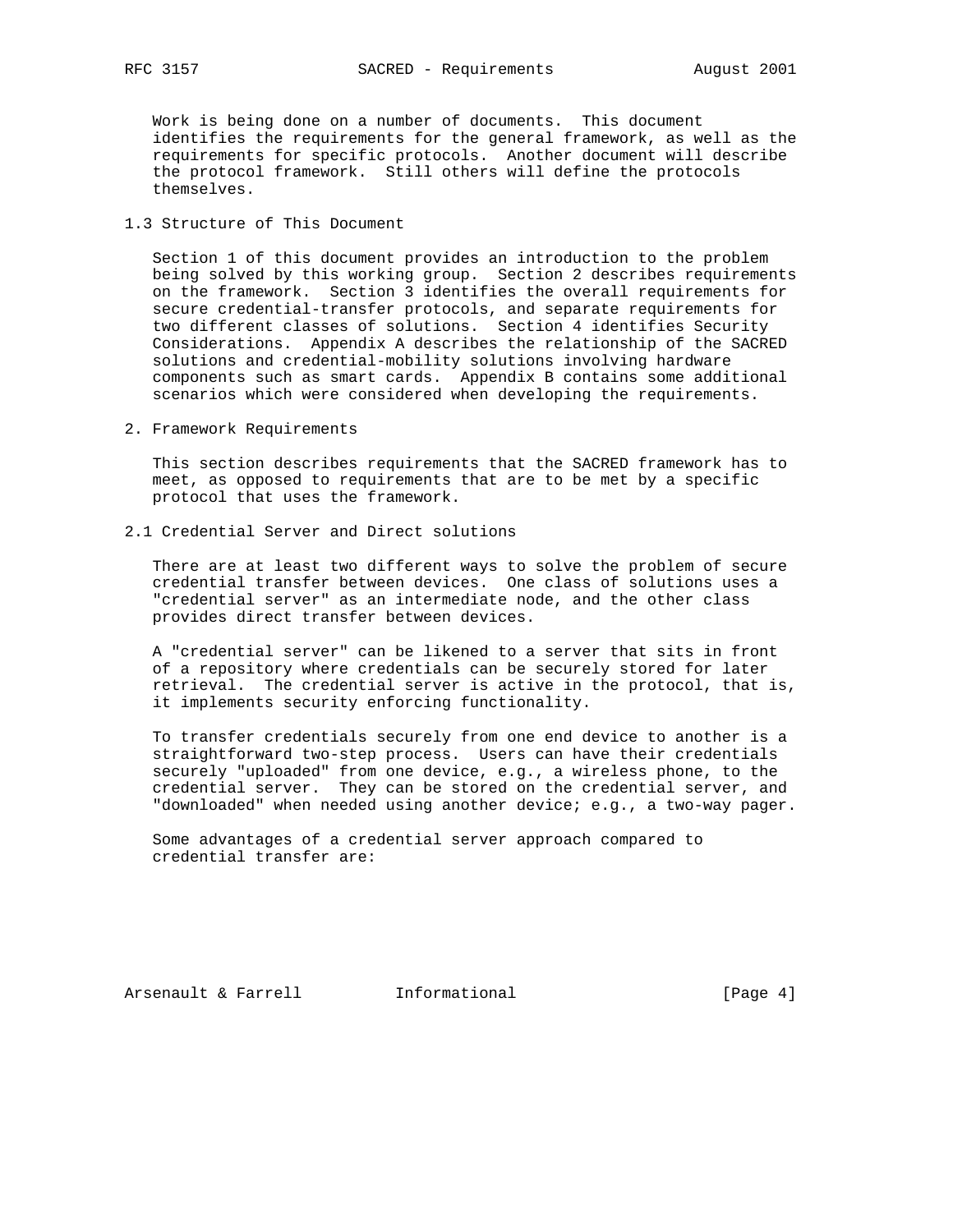- 1. It provides a conceptually clean and straightforward approach. For all end devices, there is one protocol, with a set of actions defined to transfer credentials from the device to the server, and another set of actions defined to transfer credentials from the server to the device. Furthermore, this protocol involves clients (the devices) and a server (the credential server), like many other Internet protocols; thus, the design of this protocol is likely to be familiar to most people familiar with most other Internet protocols.
- 2. It provides for a place where credentials can be securely stored for arbitrary lengths of time. Given a reasonable-quality server operating under generally accepted practices, it is unlikely the credentials will be permanently lost due to a hardware failure. This contrasts with systems where credentials are only stored on end devices, in which a failure of or the loss of the device could mean that the credentials are lost forever.
- 3. The credential server may be able to enforce a uniform security policy regarding credential handling. This is particularly the case where credentials are issued by an organization for its own purposes, and are not "created" by the end user, and so must be governed by the policies of the issuer, not the user.

 However, the credential server approach has some potential disadvantages, too:

- 1. It might be somewhat expensive to maintain and run the credential server, particularly if there are stringent requirements on availability and reliability of the server. This is particularly true for servers which are used for a large community of users. When the credential server is intended for a small community, the complexity and cost would be much less.
- 2. The credential server may have to be "trusted" in some sense and also introduces a point of potential vulnerability. (See the Security Considerations section for some of the issues.) Good protocol and system design will limit the vulnerability that exists at the credential server, but at a minimum, someone with access to the credential server will be able to delete credentials and thus deny the SACRED service to system users.

 Thus, some users may prefer a different class of solution, in which credentials are transferred directly from one device to another (i.e., having no intermediary element that processes or has any understanding of the credentials).

Arsenault & Farrell **Informational Informational** [Page 5]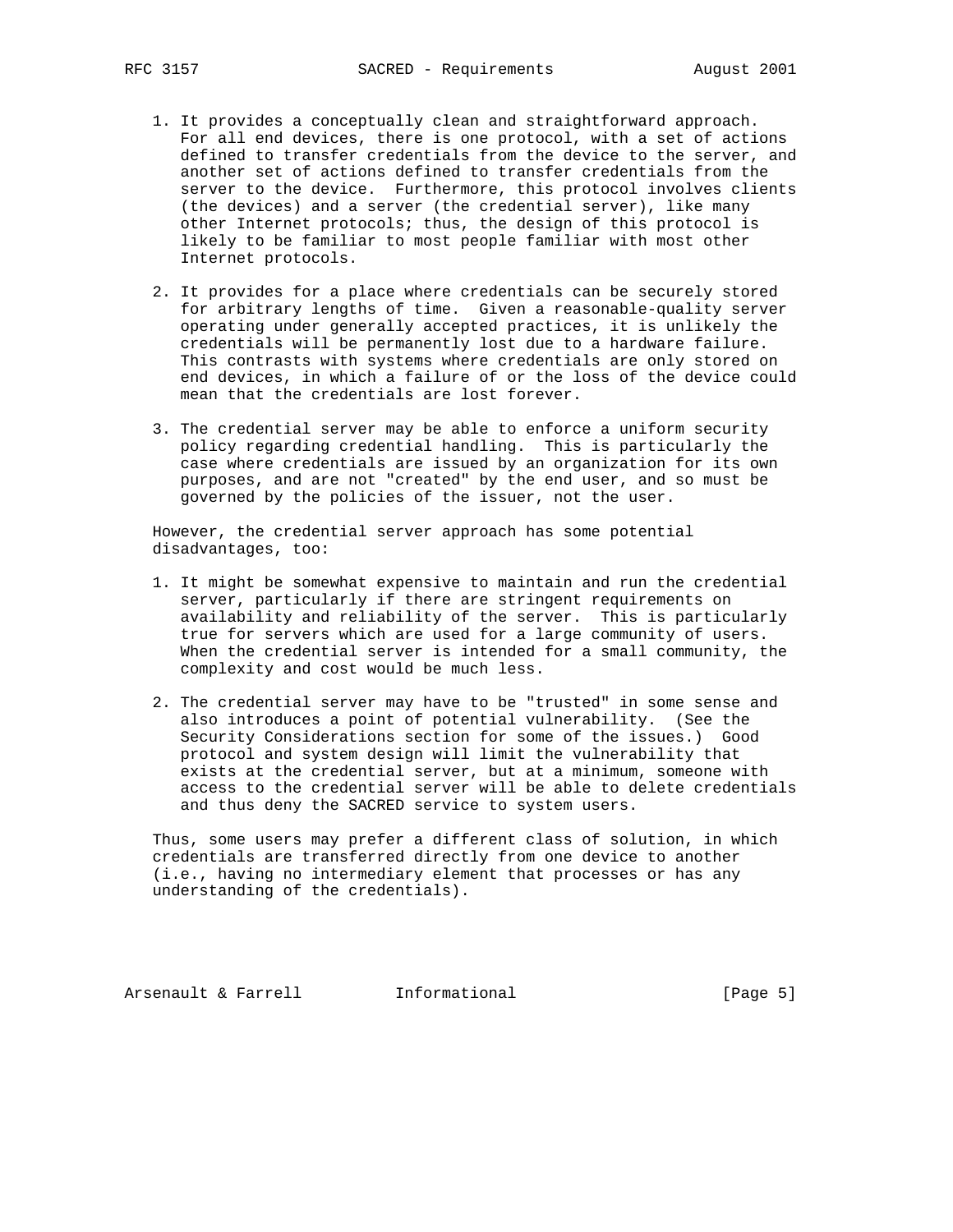For example, consider the case where Mimi sends a message from her wireless phone containing the credentials in question, and retrieves it using her two-way pager. In getting from one place to another, the bits of the message cross the wireless phone network to a base station. These bits are likely transferred over the wired phone network to a message server run by the wireless phone operator, and are transferred from there over the Internet to a message server run by the paging operator. From the paging operator they are transferred to a base station and then finally to Mimi's pager. Certainly, there are devices other than the original wireless phone and ultimate pager that are involved in the credential transfer, in the sense that they transmit bits from one place to another. However, to all devices except the pager and the wireless phone, what is being transferred is an un-interpreted and unprocessed set of bits. No security-related decisions are made, and no actions are taken based on the fact that this message contains credentials, at any of the intermediate nodes. They exist simply to forward bits. Thus, we consider this to be a "direct" transfer of credentials.

 Solutions involving the direct transfer of credentials from one device to another are potentially somewhat more complex than the credential-server approach, owing to the large number of different devices and formats that may have to be supported. Complexity is also added due to the fact that each device may in turn have to exhibit the behavior of both a client and a server.

 We believe that both classes of solutions are useful in certain environments, and thus that the SACRED framework will have to define solutions for both. The extent to which elements of the above solutions overlap remains to be determined.

This all leads to our first set of requirements:

- F1. The framework MUST support both "credential server" and "direct" solutions.
- F2. The "credential server" and "direct" solutions SHOULD use the same technology as far as possible.
- 2.2 User authentication

 There is a wide range of deployment options for credential mobility solutions. In many of these cases, it is useful to be able to re-use an existing user authentication scheme, for example where passwords have previously been established, it may be more secure to re-use these than try to manage a whole new set of passwords. Different devices may also limit the types of user authentication scheme that are possible, e.g., not all mobile devices are practically capable of carrying out asymmetric cryptography.

Arsenault & Farrell **Informational Informational** [Page 6]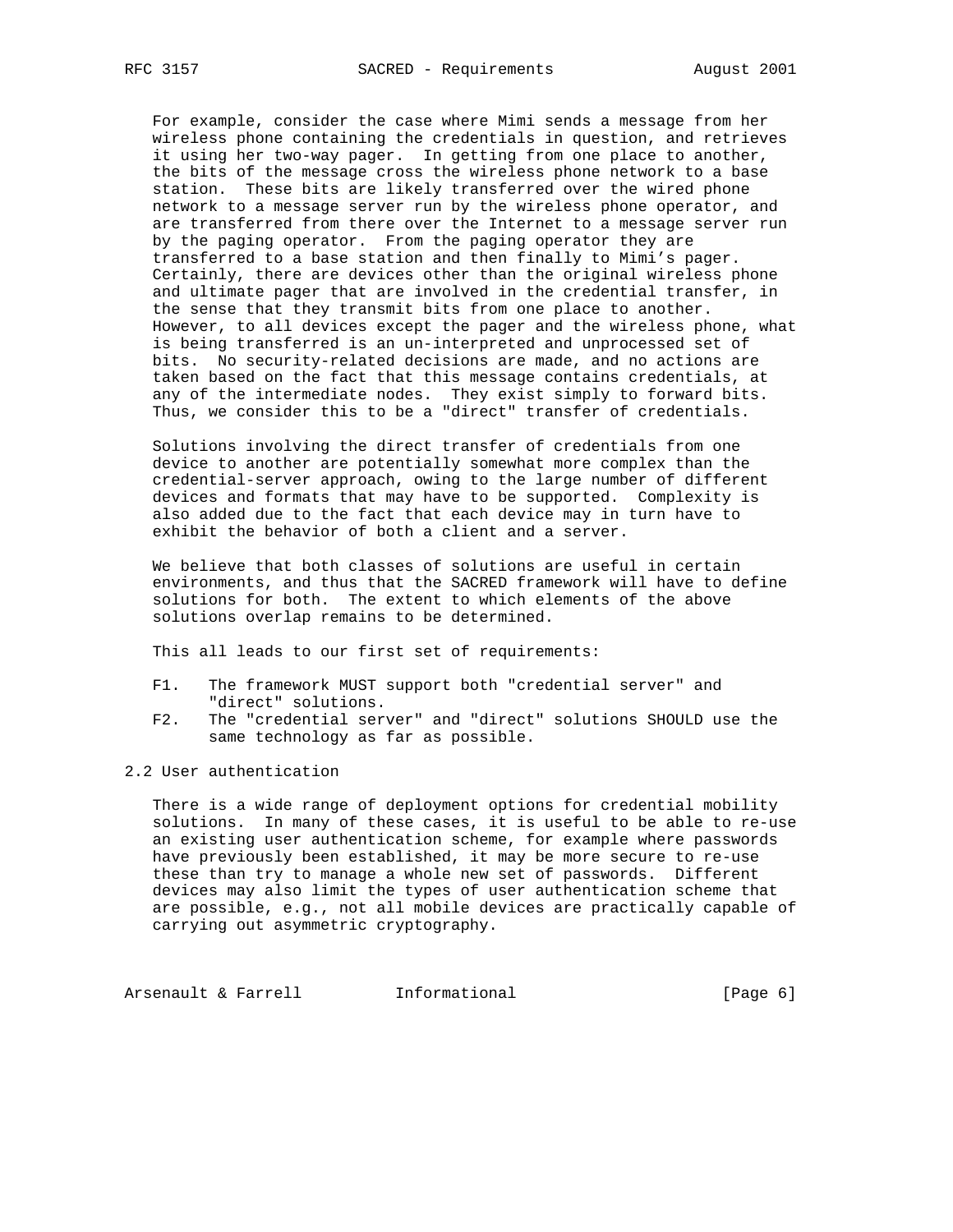- F3. The framework MUST allow for protocols which support different user authentication schemes
- 2.3 Credential Formats

 Today there is no single standard format for credentials and this is not likely to change in the near future. There are a number of fairly widely deployed formats, e.g., [PGP], [PKCS#12] that have to be supported. This means that the framework has to allow for protocols supporting any credential format.

- F4. The details of the actual credential type or format MUST be opaque to the protocol, though not to processing within the protocol's peers. The protocol MUST NOT depend on the internal structure of any credential type or format.
- 2.4 Transport Issues

 Different devices allow for different transport layer possibilities, e.g., current WAP 1.x devices do not support TCP. For this reason the framework has to be transport "agnostic".

- F5. The framework MUST allow use of different transports.
- 3. Protocol Requirements

 In this section, we identify the requirements for secure credential transfer solutions. We will begin by listing a set of relevant vulnerabilities and the requirements that must be met by all solutions. Then we identify additional requirements that must be met by solutions involving a credential server, followed by additional requirements that must be met by solutions involving direct transfer of credentials.

3.1 Vulnerabilities

 This section lists the vulnerabilities against which a SACRED protocol SHOULD offer protection. Any protocol claiming to meet the requirements listed in this document MUST explicitly indicate how (or whether) it offers protection for each of these vulnerabilities.

- V1. A passive attacker can watch all packets on the network and later carry out a dictionary attack.
- V2. An attacker can attempt to masquerade as a credential server in an attempt to get a client to reveal information on line that allows for a later dictionary attack.

Arsenault & Farrell **Informational Informational** [Page 7]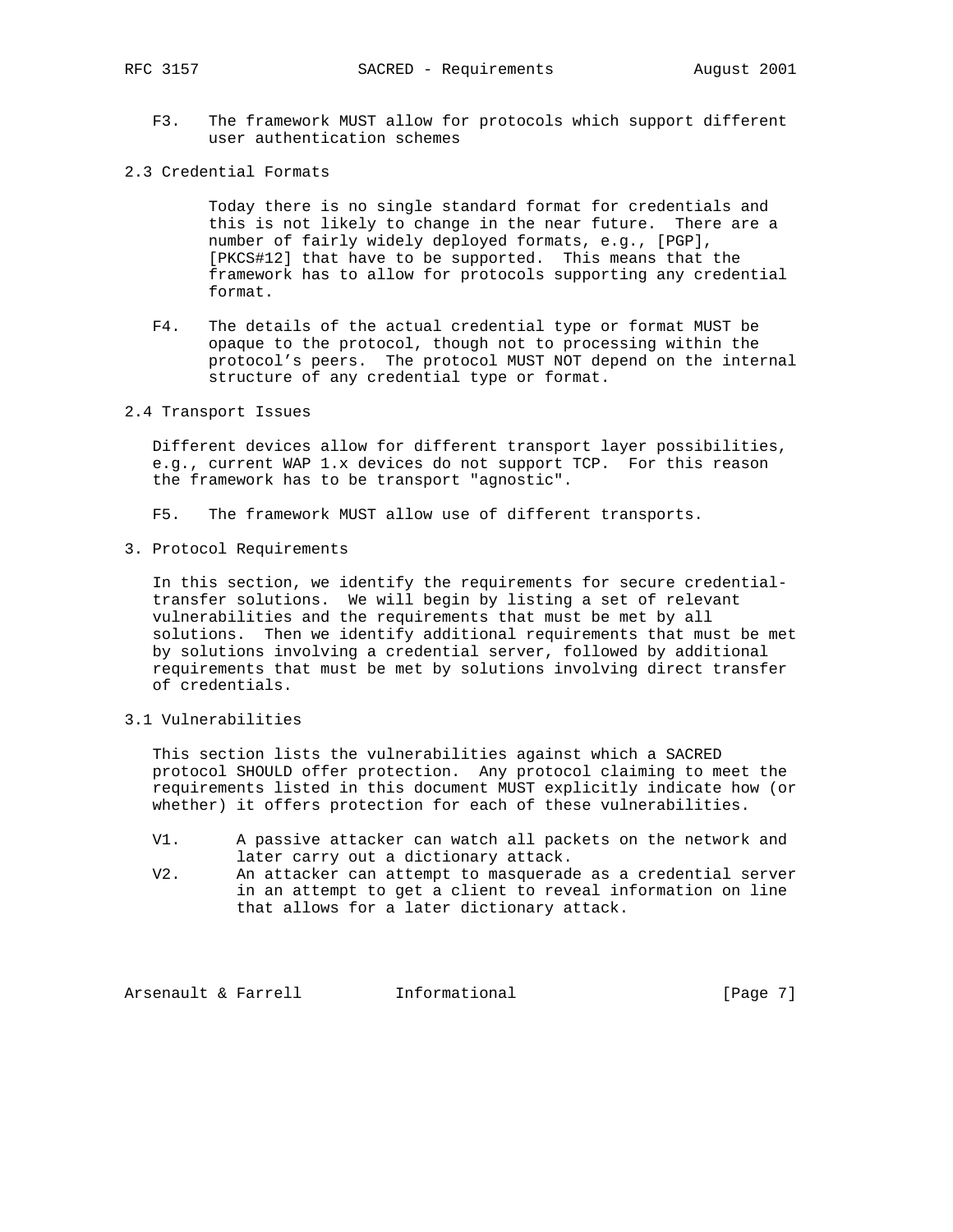- V3. An attacker can attempt to get a client to decrypt a chosen "ciphertext" and get the client to make use of the resulting plaintext - the attacker may then be able to carry out a dictionary attack (e.g., if the plaintext resulting from "decryption" of a random string is used as a DSA private key).
- V4. An attacker could overwrite a repository entry so that when a user subsequently uses what they think is a good credential, they expose information about their password (and hence the "real" credential).
- V5. An attacker can copy a credential server's repository and carry out a dictionary attack.<br>V6. An attacker can attempt to mase
- An attacker can attempt to masquerade as a client in an attempt to get a server to reveal information that allows for a later dictionary attack.
- V7. An attacker can persuade a server that a successful login has occurred, even if it hasn't.
- V8. (Upload) An attacker can overwrite someone else's credentials on the server.
- V9. (When using password-based authentication) An attacker can force a password change to a known (or "weak") password.
- V10. An attacker can attempt a man-in-the-middle attack for lots
- V11. User enters password instead of name.
- V12. An attacker could attempt various denial-of-service attacks.
- 3.2 General Protocol Requirements

 Looking again at the examples described in Section 1.1, we can readily see that there are a number of requirements that must apply to the transfer of credentials if the ultimate goal of supporting the Internet security protocols (e.g., TLS, IPSec, S/MIME) is to be met. For example, the credentials must remain confidential at all times; it is unacceptable for nodes other than the end-user's device(s) to see the credentials in any readable, cleartext form.

 These, then, are the requirements that apply to all secure credential-transfer solutions:

- G1. Credential transfer both to and from a device MUST be supported.
- G2. Credentials MUST NOT be forced by the protocol to be present in cleartext at any device other than the end user's.
- G3. The protocol SHOULD ensure that all transferred credentials be authenticated in some way (e.g., digitally signed or MAC-ed).
- G4. The protocol MUST support a range of cryptographic algorithms, including symmetric and asymmetric algorithms, hash algorithms, and MAC algorithms.

Arsenault & Farrell **Informational Informational** [Page 8]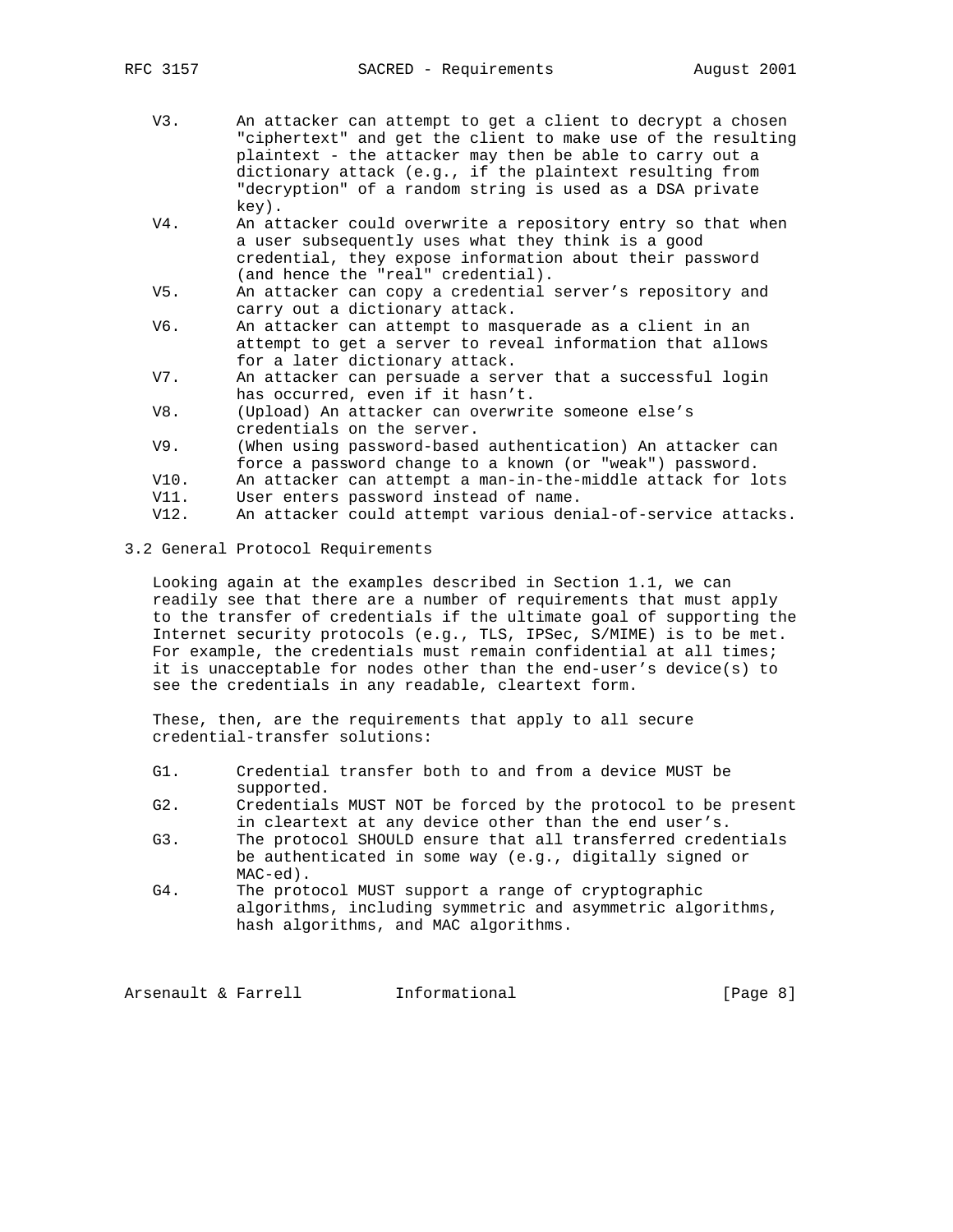- G5. The protocol MUST allow the use of various credential types and formats (e.g., X.509, PGP, PKCS12, ...).
- G6. One mandatory to support credential format MUST be defined.<br>G7. One mandatory to support user authentication scheme MUST be
- One mandatory to support user authentication scheme MUST be defined.
- G8. The protocol MAY allow credentials to be labeled with a text handle, (outside the credential), to allow the end user to select amongst a set of credentials or to name a particular credential.
- G9. Full I18N support is REQUIRED (via UTF8 support) [RFC2277].
- G10. It is desirable that the protocol be able to support
- privacy, that is, anonymity for the client.<br>Gll. Transferred credentials MAY incorporate tim Transferred credentials MAY incorporate timing information, for example a "time to live" value determining the maximum time for which the credential is to be usable following transfer/download.
- 3.3 Requirements for Credential Server-based solutions

 The following requirements assume that there is a credential server from which credentials are downloaded to the end user device, and to which credentials are uploaded from an end user device.

- S1. Credential downloads (to an end user) and upload (to the credential server) MUST be supported.
- S2. Credentials MUST only be downloadable following user authentication or else only downloaded in a format that requires completion of user authentication for deciphering.
- S3. It MUST be possible to ensure the authenticity of a credential during upload.
- S4. Different end user devices MAY be used to download/upload/manage the same set of credentials.
- S5. Credential servers SHOULD be authenticated to the user for all operations except download. Note: This requirement can be ignored if the credential format itself is strongly protected, as there is no risk (other than user confusion) from an unauthenticated credential server.
- S6. It SHOULD be possible to authenticate the credential server to the user as part of a download operation.
- S7. The user SHOULD only have to enter a single secret value in order to download and use a credential.
- S8. Sharing of secrets across multiple servers MAY be possible, so that penetration of some servers does not expose the private parts of a credential ("m-from-n" operation).
- S9. The protocol MAY support "away-from-home" operation, where the user enters both a name and a domain (e.g. RoamingStephen@baltimore.ie) and the domain can be used in order to locate the user's credential server.

Arsenault & Farrell **Informational Informational** [Page 9]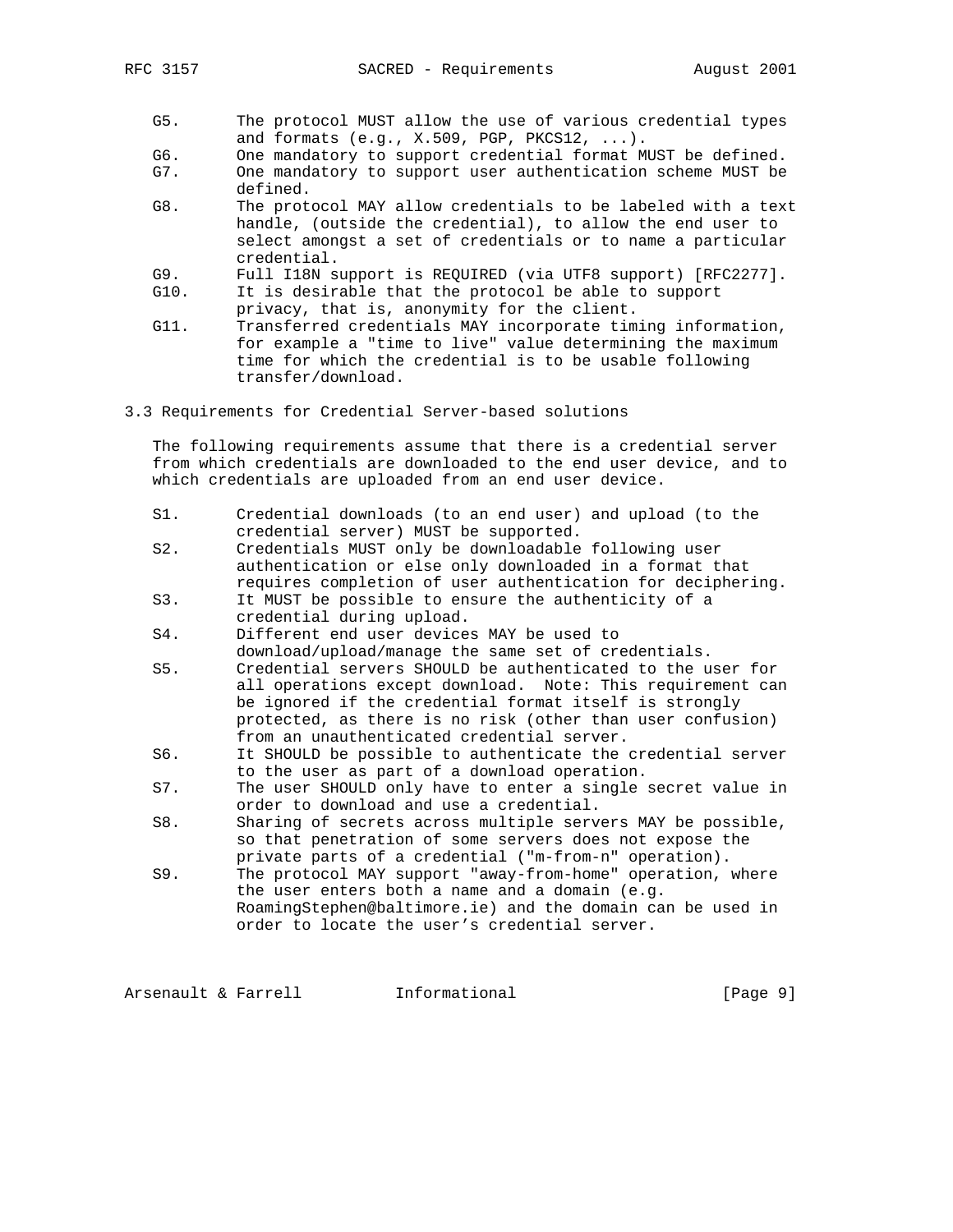- S10. The protocol MUST provide operations allowing users to manage their credentials stored on the credential server, e.g., to retrieve a list of their credentials stored on a server; add credentials to the server; delete credentials from the server.
- S11. Client-initiated authentication information (e.g., password) change MUST be supported.

 S12. The user SHOULD be able to retrieve a list of accesses/changes to their credentials.

- S13. The protocol MUST support user self-enrollment. One scenario calling for this is where a previously unknown user uploads his credential without requiring manual operator intervention.
- S14. The protocol MUST NOT prevent bulk initializing of a credential server's repository.
- S15. The protocol SHOULD require minimal client configuration.
- 3.4 Requirements for Direct-Transfer Solutions

 The full set of requirements for this case has not been elucidated, and this list is therefore provisional. An additional requirements document (or a modification of this one) will be required prior to progression of a direct-transfer protocol.

 The following requirements apply to solutions supporting the "direct" transfer of credentials from one device to another. (See Section 2 for the note on the meaning of "direct" in this case.)

- D1. It SHOULD be possible for the receiving device to authenticate that the credential package indeed came from the purported sending device.
- D2. In order for a sender to know that a credential has been received by a recipient, it SHOULD be possible for the receiving device to send an acknowledgment of credential receipt back to the sending device, and for the sending device to authenticate this acknowledgment.
- 4. Security Considerations
- 4.1 Hardware vs. Software

 Mobile credentials will never be as secure as a "pure" hardware-based solution, because of potential attacks through the operating system of the end-user device. However, an acceptable level of security may be accomplished through some simple means. In fact the level of security may be improved (compared to password encrypted files) through the use of SACRED protocols.

Arsenault & Farrell **Informational** [Page 10]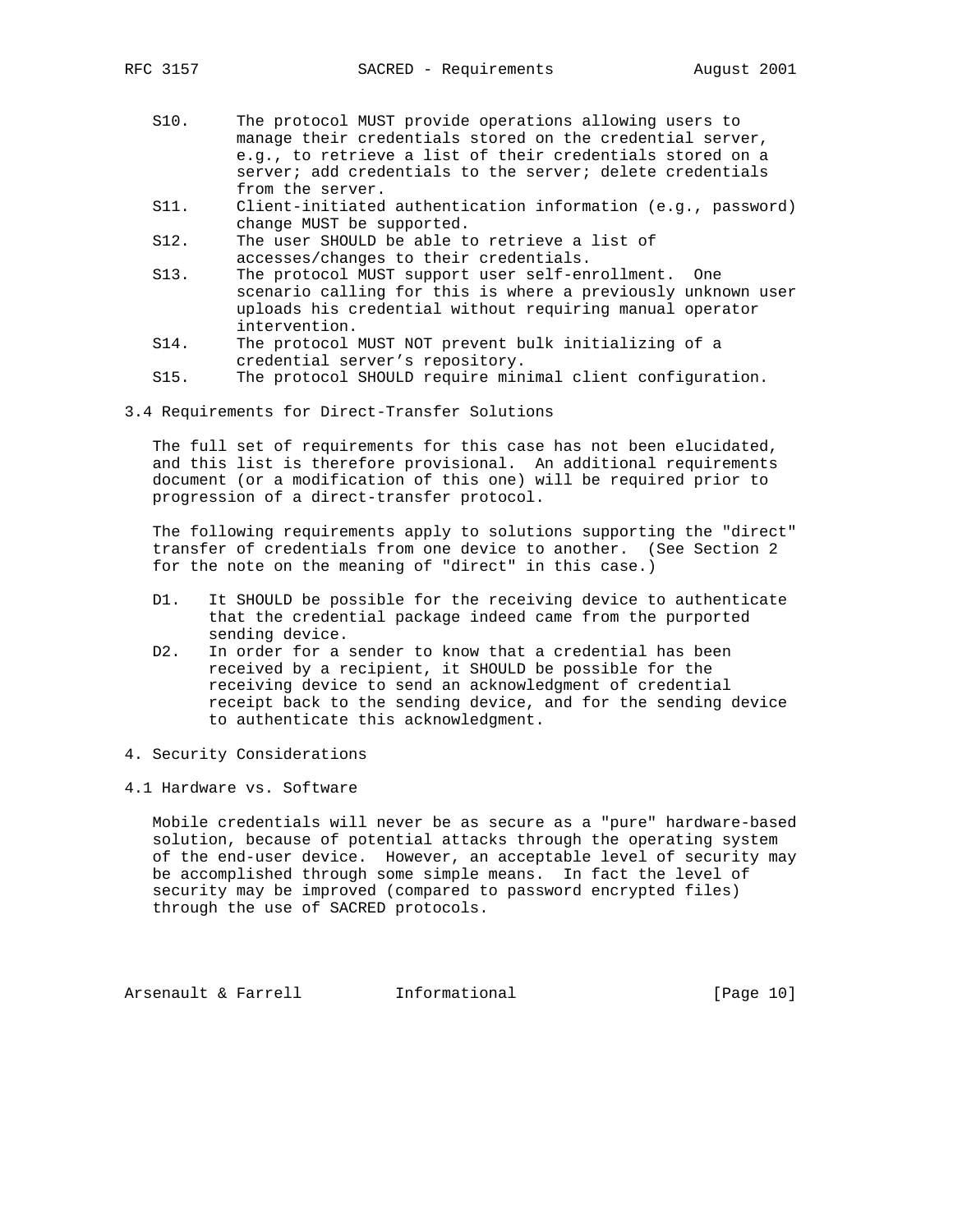The platforms to which credentials are downloaded usually cannot be regarded as tamper-resistant, and it therefore is not too hard to analyze contents of their memories. Further, storage of private keys, even if they are encrypted, on a credential server, will be unacceptable in some environments. Lastly, replacement of installed or downloaded SACRED client software with a Trojan horse program will always be possible, such a program could email the username and password to the program's author.

### 4.2 Auditing

 Although out of scope of the SACRED protocol development work, implementations should carefully audit events that may be security relevant. In particular credential server implementations should audit all operations and should include information about the time and source (e.g., IP address) of the operation, the claimed identity of the client (possibly masked - see below), the type and result of the operation and possibly other operation specific information. Implementations should also take care not to include security sensitive information in the audit trail, especially not sensitive authentication information.

 It may be sensible to mask the claimed identity in some way in order to ensure that even if a user enters her password in a "username" field, that that information is not in clear in the audit trail, regardless of whether or not it was received in clear.

 Similar mechanisms which should be supported, but which are out of scope of protocol development include alerts and account locking, in particular following repeated authentication failures.

4.3 Defense against attacks

 Credential servers are major targets. Someone who can successfully attack a credential server might be able to gain access to the credentials of a number of users, unless those credentials are sufficiently protected (e.g., encrypted sufficiently that they cannot be read or used by someone who gains access to them). Attackers might also be able to substitute credentials of users, to carry out other system attacks (e.g., an attacker could provide a user with a "trusted root" credential that the attacker controls, which would later allow the attacker to have some other certificate accepted by the user counter to policy).

 In addition, a credential server is a major target for denial of service attacks. Ensuring that a credential server is unavailable to legitimate users can be of great assistance to attackers. Users who were not able to retrieve needed credentials might be forced to

Arsenault & Farrell **Informational Informational** [Page 11]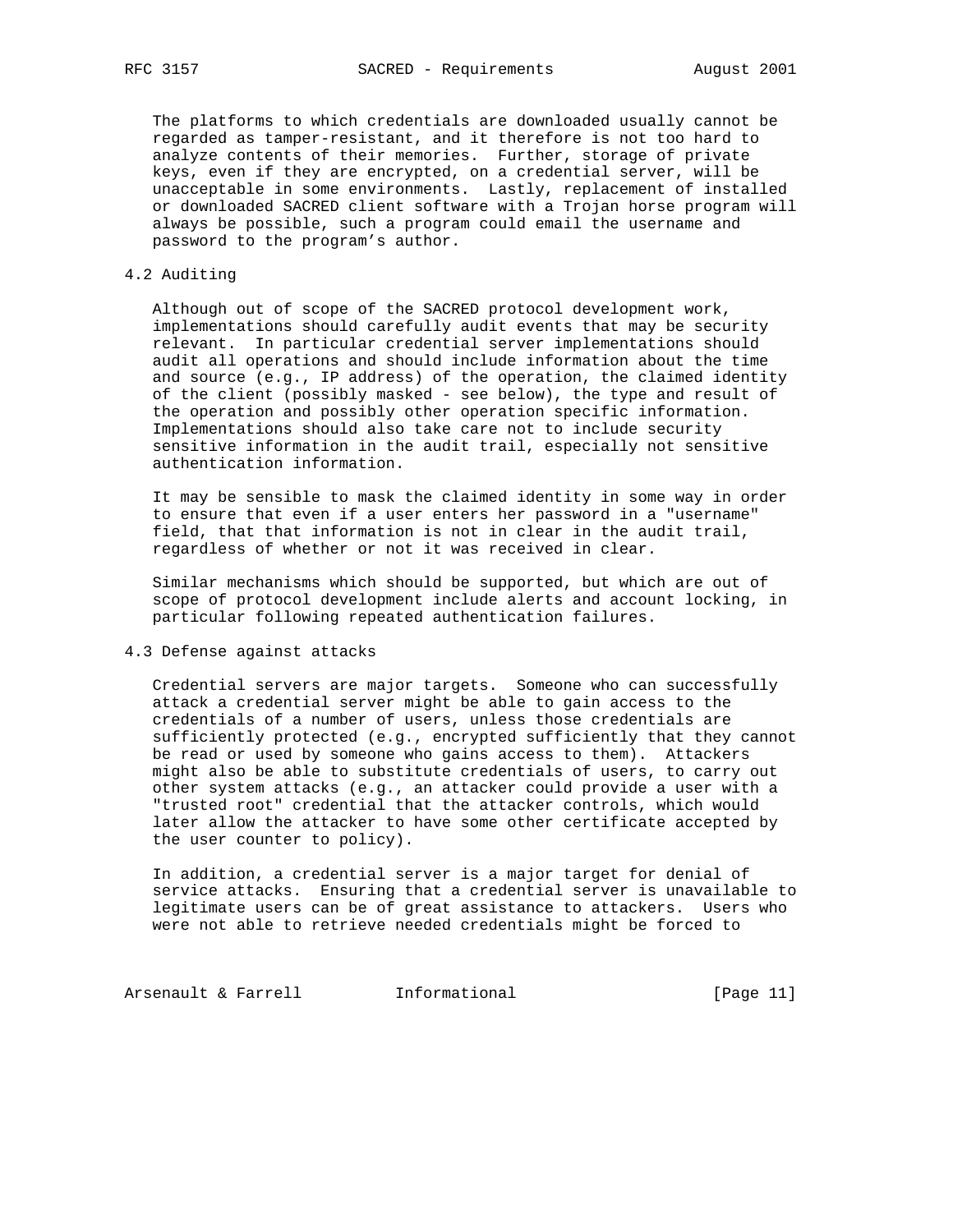operate insecurely, or not operate at all. Credential servers are especially vulnerable to denial of service attacks if they do lots of expensive cryptographic operations - it might not take very many operations for the attacker to bring service to an unacceptable level.

 Thus, great care should be taken in designing systems that use credential servers to protect against these attacks.

## References

| [PGP]     | Callas, J., Donnerhacke, L., Finney, H. and R. Thayer,<br>"OpenPGP Message Format", RFC 2440, November 1998.  |
|-----------|---------------------------------------------------------------------------------------------------------------|
| [PKCS12]  | "PKCS #12 v1.0: Personal Information Exchange Syntax<br>Standard", RSA Laboratories, June 24, 1999.           |
| [CMS]     | Housley, R., "Cryptographic Message Syntax", RFC 2630,<br>June 1999.                                          |
| [PKCS15]  | "PKCS #15 v1.1: Cryptographic Token Information Syntax<br>Standard, "RSA Laboratories, June 2000.             |
| [RFC2026] | Bradner, S., "The Internet Standards Process -- Revision<br>3", BCP 9, RFC 2026, October 1996.                |
| [RFC2119] | Bradner, S., "Key words for use in RFCs to Indicate<br>Requirement Levels", BCP 14, RFC 2119, March 1997.     |
| [RFC2277] | Alvestrand, H., " IETF Policy on Character Sets and<br>Languages", BCP 18, RFC 2277, January 1998.            |
| [RFC2510] | Adams, C. and S. Farrell, "Internet X.509 Public Key<br>Infrastructure Certificate Management Protocols", RFC |

 [RFC2616] Fielding, R., Gettys, J., Mogul, J., Frysyk, H., Masinter, L., Leach, P. and T. Berners-Lee, "Hypertext Transfer Protocol - HTTP/1.1", RFC 2616, June 1999.

2510, March 1999.

Acknowledgements

 The authors gratefully acknowledge the text containing additional use cases in Appendix B that was supplied by Neal Mc Burnett (nealmcb@avaya.com).

Arsenault & Farrell **Informational** [Page 12]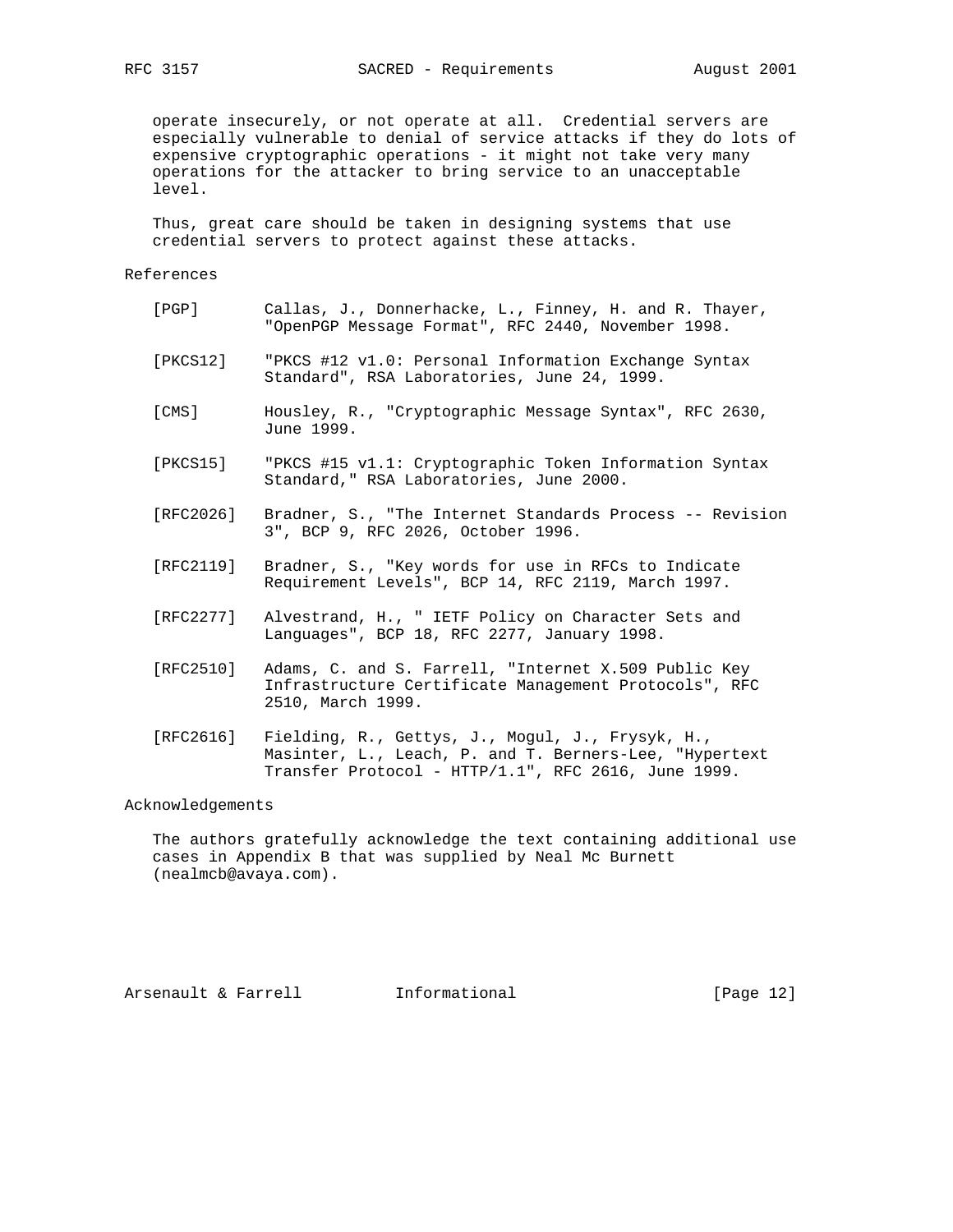Authors' Addresses

 Alfred Arsenault Diversinet Corp. P.O. Box 6530 Ellicott City, MD 21042 USA

 Phone: +1 410-480-2052 EMail: aarsenault@dvnet.com

 Stephen Farrell, Baltimore Technologies, 39 Parkgate Street, Dublin 8, IRELAND

 Phone: +353-1-881-6000 EMail: stephen.farrell@baltimore.ie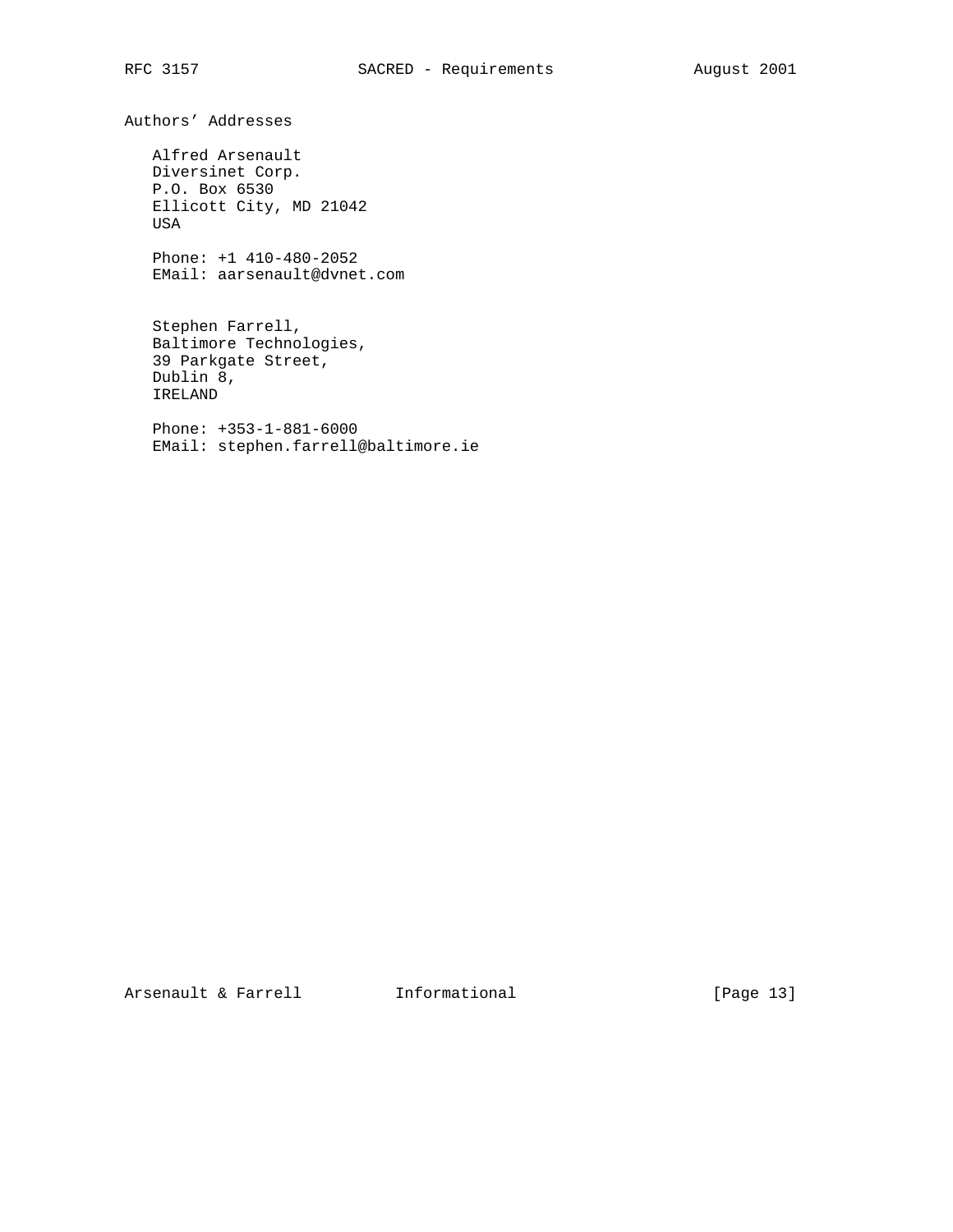Appendix A: A note on SACRED vs. hardware support.

 One way of accomplishing many of the goals of the SACRED WG is to put the credentials on hardware tokens - e.g., smart cards, PCMCIA cards, or other devices. There are a number of types of hardware tokens today that provide secure storage for sensitive information, some degree of authentication, and interfaces to a number of types of wireless and other devices. Thus, in the second example from section 1.1, Will could simply put his private key on a smart card, always take the smart card with him, and be assured that whichever device he uses to retrieve his e-mail, he will have all of the information necessary to decrypt and read messages.

 However, hardware tokens are not appropriate for every environment. They cost more than software-only solutions, and the additional security they provide may or may not be worth the incremental cost. Not all devices have interfaces for the same hardware tokens. And hardware tokens are subject to different failure modes than typical computers - it is not at all unusual for a smart card to be lost or stolen; or for a PCMCIA card to physically break.

 Thus, it is appropriate to develop complementary software-based solution that allows credentials to be moved from one device to another, and provides a level of security sufficient for its environments. While we recognize that the level of security provided by a software solution may not be as high as that provided by the hardware solutions discussed above, and some organizations may not consider it sufficient at all, we believe that a worthwhile solution can be developed.

 Finally, SACRED protocols can also complement hardware credential solutions by providing standard mechanisms for the update of credentials which are stored on the hardware device. Today, this often requires returning (with) the device to an administrative centre, which is often inconvenient and may be costly. SACRED protocols provide a way to update and manage credentials stored on hardware devices without requiring such physical presence.

Appendix B: Additional Use Cases

 This appendix describes some additional use cases for SACRED protocols. SACRED protocols are NOT REQUIRED to support all these use cases, that is, this text is purely informative.

Arsenault & Farrell **Informational** [Page 14]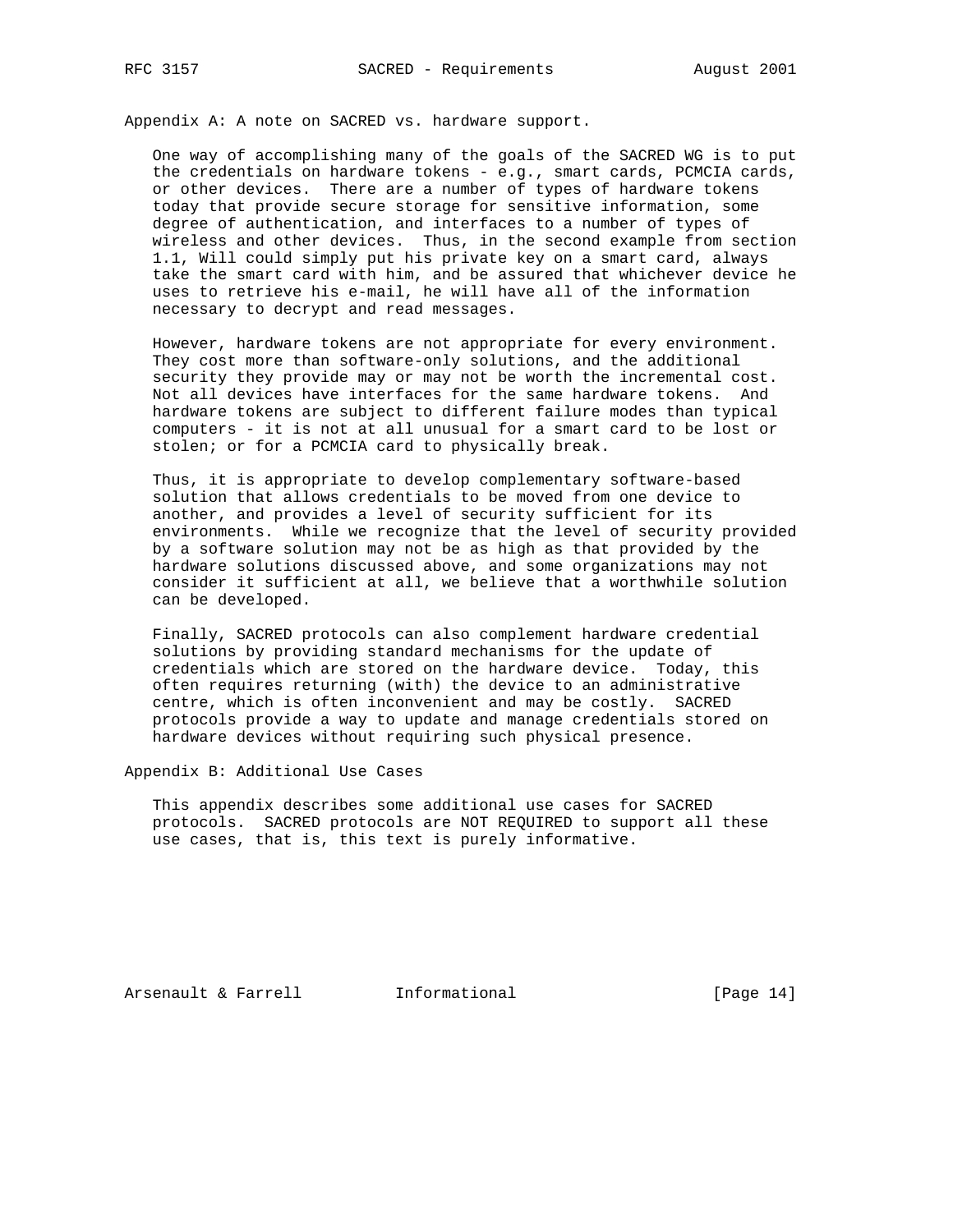B.1 Home/Work Desktop Computer

#### Scenario Overview

 A university utilizing a PKI for various applications and services on-campus is likely to find that many of its users would like to make use of the same PKI-enabled services and applications on computers located in their residence. These home computers may be owned either by the university or by the individual but are permanently located at the residence as opposed to laptop systems that may be taken home. The usage depicted in this scenario may be motivated by formal telecommuting arrangements or simply by the need to catch up on work from home in the evenings. The basic scenario should apply equally well to the commercial, health care, and higher education environments.

# Assumptions

 This scenario assumes that the institution has not implemented a hardware token-based PKI mobility solution

 The home computer has a dial-up as opposed to a permanent network connection.

 The PKI applications, whenever practical, should be functional in both on-line and off-line modes. For example, the home user signing an email message to be queued for later bulk sending and the reading of a received encrypted message may be supported off-line while composing and queuing of an encrypted message might not be supported in off-line mode.

Applications using digital signatures may require "non-repudiation".

 The institution prefers that the user be identified via a single certificate / key-pair from all computers used by the individual.

 The home computer system can not be directly supported by the institution's IT staff. Hardware, operating system versions, and operating system configurations will vary widely. Significant software installation or specialized configurations will be difficult to implement.

Uniqueness of Scenario

 vThe PKI mobility support needed for this scenario is, in general, similar to the other mobility scenarios. However, it does have several unique aspects:

Arsenault & Farrell **Informational** [Page 15]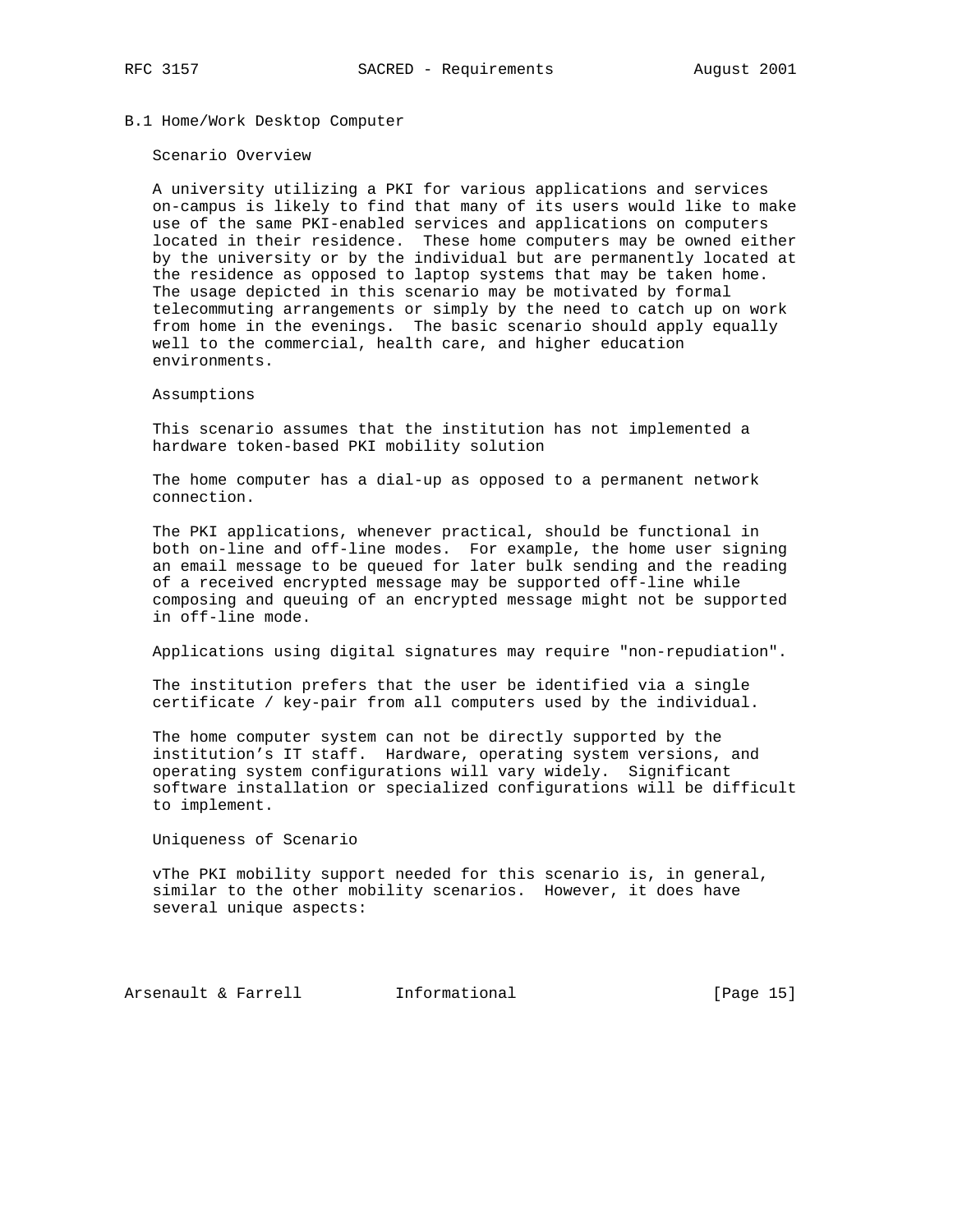- 1. The home-user scenario differs from the general public workstation case in that it provides the opportunity to permanently store the user's certificate and key-pair on the workstation.
- 2. Likewise the appropriate CA certificates and even certificates for other users can be permanently stored or cached on the home workstation.
- 3. Another key difference is the need to support off-line use of the PKI credentials given the assumed dial-up network connection.
- 4. The level of hardware and software platform consistency (operating system versions and configurations) will vary widely.
- 5. Finally, the level of available technical support is significantly less for home systems than for equivalent systems managed by the IT staff at the office location.
- B.2 Public Lab / On-campus Shared Workstation

### Scenario Overview

 Many colleges and universities operate labs full of computer systems that are available for use by the general student population. These computers are typically configured with identical hardware and an operating system build that is replicated to all of the systems in the lab. Many typical configurations provide no permanent storage of any type while others may offer individual disk space for personal files on a central server. Some scheme is generally used to ensure that the configuration of the operating system is preserved across users and that temporary files created by one user are removed before the next user logs in. Students generally sit down at the next available workstation without any clear pattern of usage.

 The same basic technical solutions used to operate public labs are often also used in general environments where several people share a single workstation. This is often found in locations with shift work such as medical facilities and service bureaus that provide services to multiple time zones.

### Assumptions

- 1. This scenario assumes that the institution has not implemented a hardware token-based PKI mobility solution.
- 2. The computer systems are permanently networked with LAN connections.

Arsenault & Farrell **Informational** [Page 16]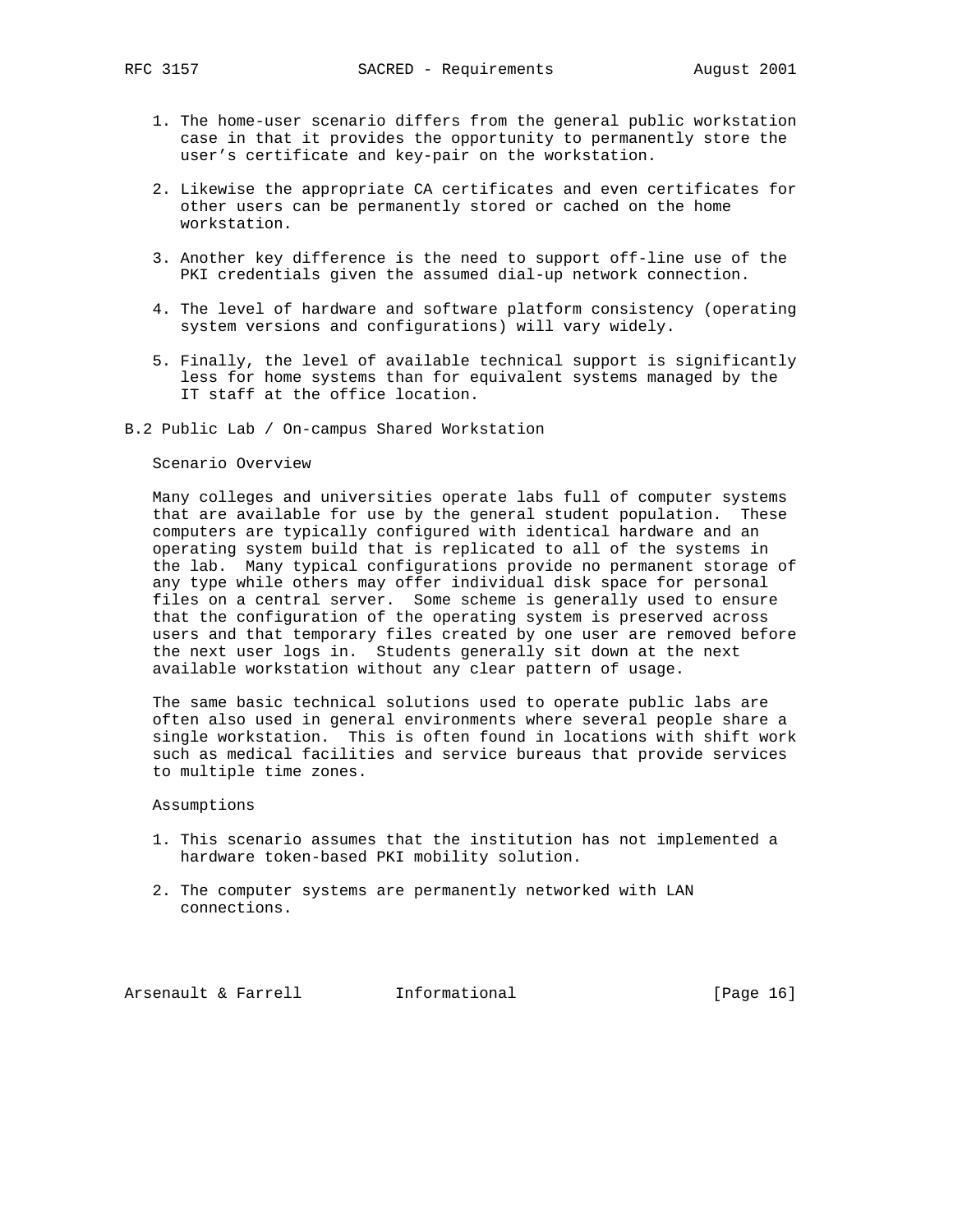- 3. The configuration of the computer system is centrally maintained and customizations are relatively easy to implement. For example it would be easy to load enterprise root certificates, LDAP server configurations, specialized software, and any other needed components of the PKI on to the workstations.
- 4. Applications using digital signatures may require "non repudiation" in some of the anticipated environments. Examples of this might include homework submission in a public lab environment or medical records in a health care environment.
- 5. The institution prefers that the user be identified via a single certificate / key-pair from all computers used by the individual.
- 6. Many anticipated implementations of this scenario will not implement any user authentication at the desktop operating system level. Instead, user authentication will occur at during the startup of networked applications such as email, web-based services, etc. Login at the desktop level may be with generic user names that are more targeted at matching printouts to machines than identifying users.
- 7. Users, with almost ridiculous frequency, will walk away from a system forgetting to first logout from running authenticated applications.

Uniqueness of Scenario

 The PKI mobility support needed for this scenario is, in general, similar to the other mobility scenarios. However, it does have several unique aspects:

- 1. Unlike situations with personal workstations, there is no permanent storage available to hold user key pairs and certificates.
- 2. Appropriate CA certificates and custom software are easily added and maintained for these types of shared systems.
- 3. The workstations are installed in public locations and users will frequently forget to close applications before permanently walking away from the workstation.

Arsenault & Farrell **Informational** [Page 17]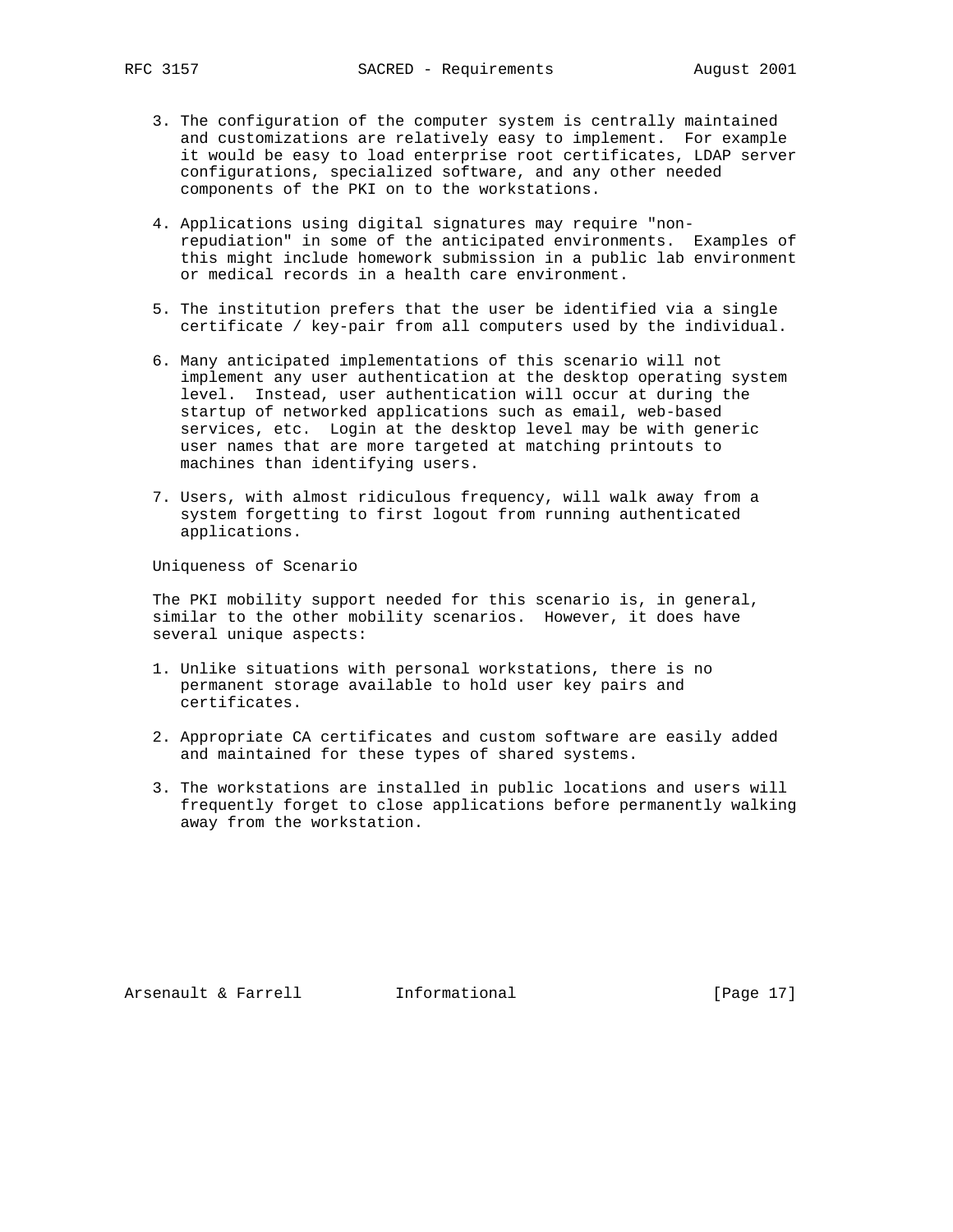# B.3 Public Kiosk Mobility

### Overview

 This scenario describes the needs of the traveler or the shopper. This person is traveling light (no computer) or is burdened with everything but a computer. It recognizes the increasing availability of Internet access points in public spaces, such as libraries, airports, shopping malls, and "cyber cafes".

## The Need

 In our increasingly mobile society, the chances of needing information when away from the normal computing place are great. One may need to look up a telephone number. Have you tried to find a phone book at a public phone lately? It may become necessary to use a data device to find the next place to rush to. With the proliferation of wireless devices (electronic leashes), others have the ability to create a need for quick access to electronic information. A pager can generate a need to check the email inbox or address book. A cell phone can drive you to your database to answer a pressing question.

 The ability to quickly access sensitive or protected information or services from publicly available devices will only become more necessary as we become more and more "connected".

The Device

 The access device is more a function of the best discount or marketing effort than of design. Any number of hardware platforms will be encountered.

 Since these devices are open to the public I/O ports are not likely to be. In order to protect the device and its immediate network environment, most devices will be in some sort of protective container. Access to serial, parallel, USB, firewire, SCSI, or PCMCIA connections will not be possible. Likewise floppy, zip, or CD drives. Therefore, any software "token" must be obtained from the network itself.

The Concerns

 1. Getting the "token". Since it will be necessary to obtain the token (key, certificate, credential) from across the network. How can it be protected during transit?

Arsenault & Farrell **Informational** [Page 18]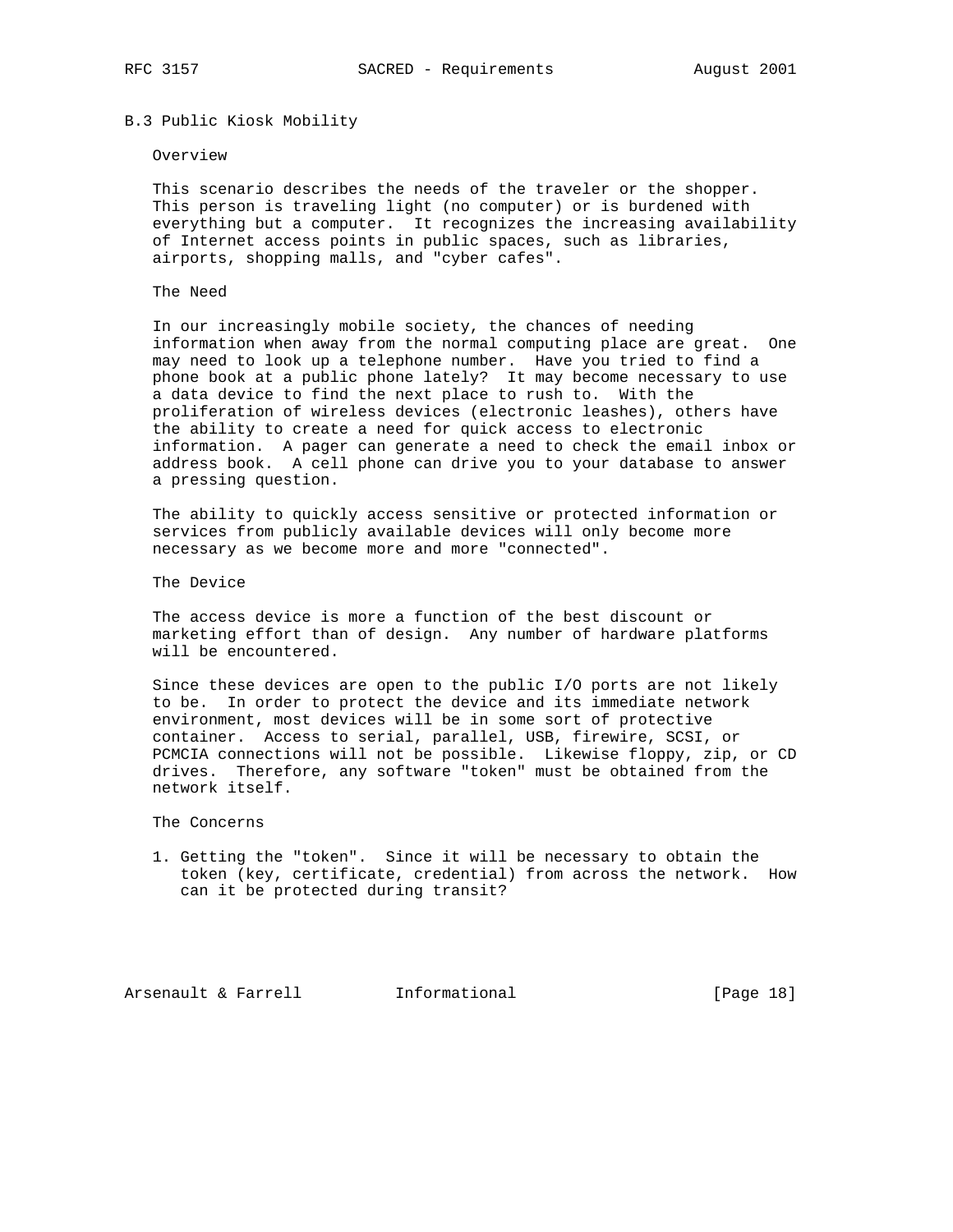- 2. Where did you get it? One of the primary controls in PKI is protection of the private key. Placing the key on a host that is accessible from a public network means that there is an inherent exposure from that network. The access controls and other security measures on the host machine are an area of concern.
- 3. How did you get it? When you obtained the token from the server, how did it know that you are you? Authentication becomes critical.
- 4. What happens to the token when you leave? You've checked your mail, downloaded a recipe from that super-secure recipe server, found out how to get to the adult beverage store for the... uh... accessories... for the meal, and you're off! Is your token? Or is it still sitting there on the public kiosk waiting for those youngsters coming out of the music store to notice and cruise the information highway on your ticket?